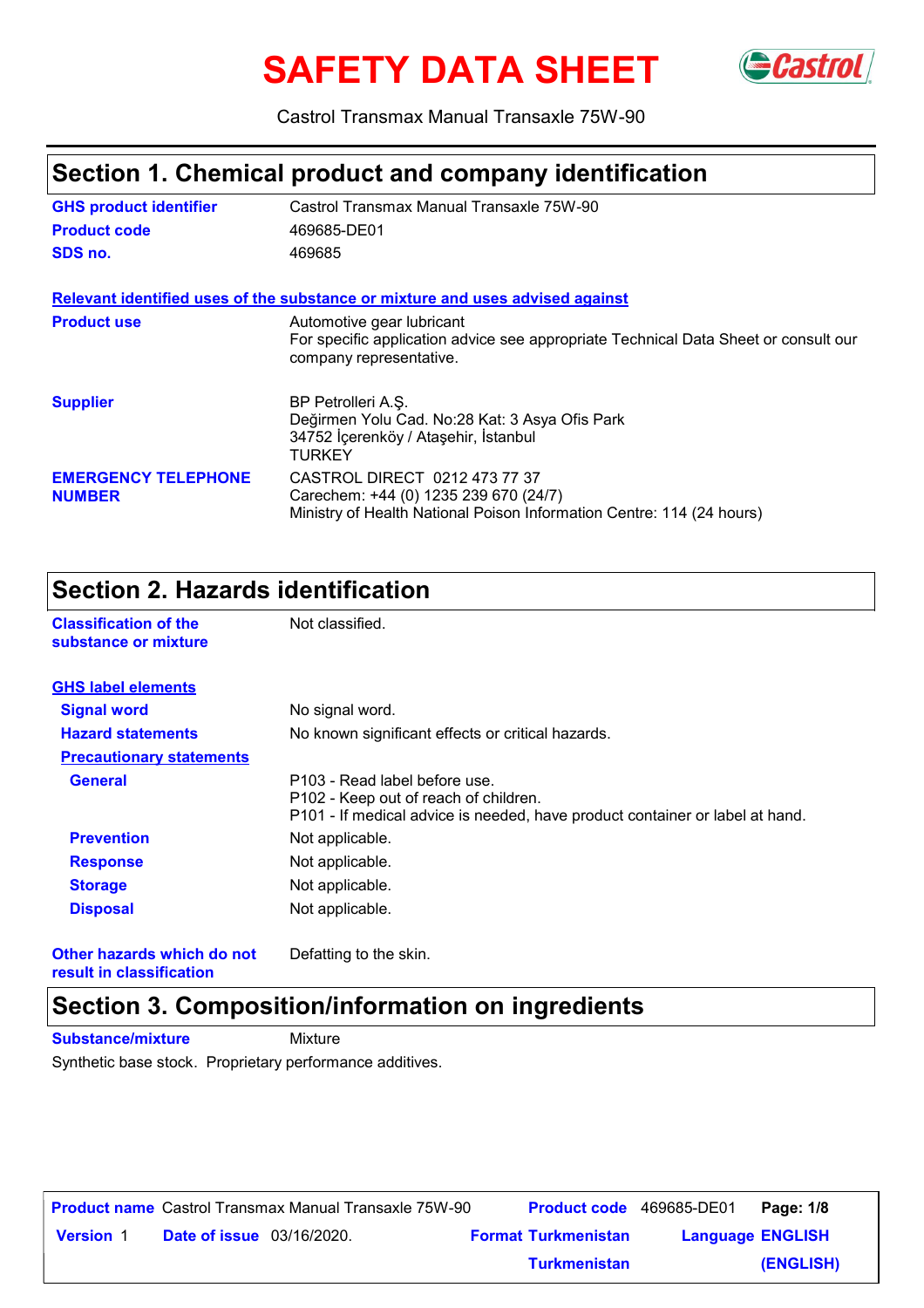# **Section 3. Composition/information on ingredients**

| <b>Ingredient name</b>                                                     | %          | <b>CAS number</b>                    |
|----------------------------------------------------------------------------|------------|--------------------------------------|
| 1-Decene, homopolymer, hydrogenated                                        | 225 - ≤50  | 68037-01-4                           |
| Dec-1-ene, homopolymer, hydrogenated Dec-1-ene, oligomers,<br>hydrogenated | 225 - ≤50  | 68037-01-4                           |
| Base oil - unspecified                                                     | ≤10        | Varies - See Key to<br>abbreviations |
| Phosphoric acid esters, amine salt<br>$(Z)$ -octadec-9-enylamine           | <1<br>≤0.3 | Proprietary<br>112-90-3              |

**There are no additional ingredients present which, within the current knowledge of the supplier and in the concentrations applicable, are classified as hazardous to health or the environment and hence require reporting in this section.**

**Occupational exposure limits, if available, are listed in Section 8.**

#### **Section 4. First aid measures**

| <b>Description of necessary first aid measures</b> |                                                                                                                                                                                                                                         |
|----------------------------------------------------|-----------------------------------------------------------------------------------------------------------------------------------------------------------------------------------------------------------------------------------------|
| <b>Inhalation</b>                                  | If inhaled, remove to fresh air. Get medical attention if symptoms occur.                                                                                                                                                               |
| <b>Ingestion</b>                                   | Do not induce vomiting unless directed to do so by medical personnel. Get medical<br>attention if symptoms occur.                                                                                                                       |
| <b>Skin contact</b>                                | Wash skin thoroughly with soap and water or use recognised skin cleanser.<br>Remove contaminated clothing and shoes. Wash clothing before reuse. Clean<br>shoes thoroughly before reuse. Get medical attention if symptoms occur.       |
| <b>Eye contact</b>                                 | In case of contact, immediately flush eyes with plenty of water for at least 15<br>minutes. Eyelids should be held away from the eyeball to ensure thorough rinsing.<br>Check for and remove any contact lenses. Get medical attention. |
| Most important symptoms/effects, acute and delayed |                                                                                                                                                                                                                                         |

See Section 11 for more detailed information on health effects and symptoms.

| Indication of immediate medical attention and special treatment needed, if necessary |                                                                                    |  |
|--------------------------------------------------------------------------------------|------------------------------------------------------------------------------------|--|
| <b>Specific treatments</b>                                                           | No specific treatment.                                                             |  |
| <b>Notes to physician</b>                                                            | Treatment should in general be symptomatic and directed to relieving any effects.  |  |
| <b>Protection of first-aiders</b>                                                    | No action shall be taken involving any personal risk or without suitable training. |  |

# **Section 5. Firefighting measures**

| <b>Extinguishing media</b>                               |                                                                                                                                                                                                   |
|----------------------------------------------------------|---------------------------------------------------------------------------------------------------------------------------------------------------------------------------------------------------|
| <b>Suitable extinguishing</b><br>media                   | In case of fire, use foam, dry chemical or carbon dioxide extinguisher or spray.                                                                                                                  |
| <b>Unsuitable extinguishing</b><br>media                 | Do not use water jet.                                                                                                                                                                             |
| <b>Specific hazards arising</b><br>from the chemical     | In a fire or if heated, a pressure increase will occur and the container may burst.                                                                                                               |
| <b>Hazardous thermal</b><br>decomposition products       | Combustion products may include the following:<br>carbon oxides (CO, CO <sub>2</sub> ) (carbon monoxide, carbon dioxide)                                                                          |
| <b>Special protective actions</b><br>for fire-fighters   | Promptly isolate the scene by removing all persons from the vicinity of the incident if<br>there is a fire. No action shall be taken involving any personal risk or without<br>suitable training. |
| <b>Special protective</b><br>equipment for fire-fighters | Fire-fighters should wear positive pressure self-contained breathing apparatus<br>(SCBA) and full turnout gear.                                                                                   |

|                  |                                  | <b>Product name</b> Castrol Transmax Manual Transaxle 75W-90 | <b>Product code</b> 469685-DE01 |                         | Page: 2/8 |
|------------------|----------------------------------|--------------------------------------------------------------|---------------------------------|-------------------------|-----------|
| <b>Version 1</b> | <b>Date of issue</b> 03/16/2020. |                                                              | <b>Format Turkmenistan</b>      | <b>Language ENGLISH</b> |           |
|                  |                                  |                                                              | <b>Turkmenistan</b>             |                         | (ENGLISH) |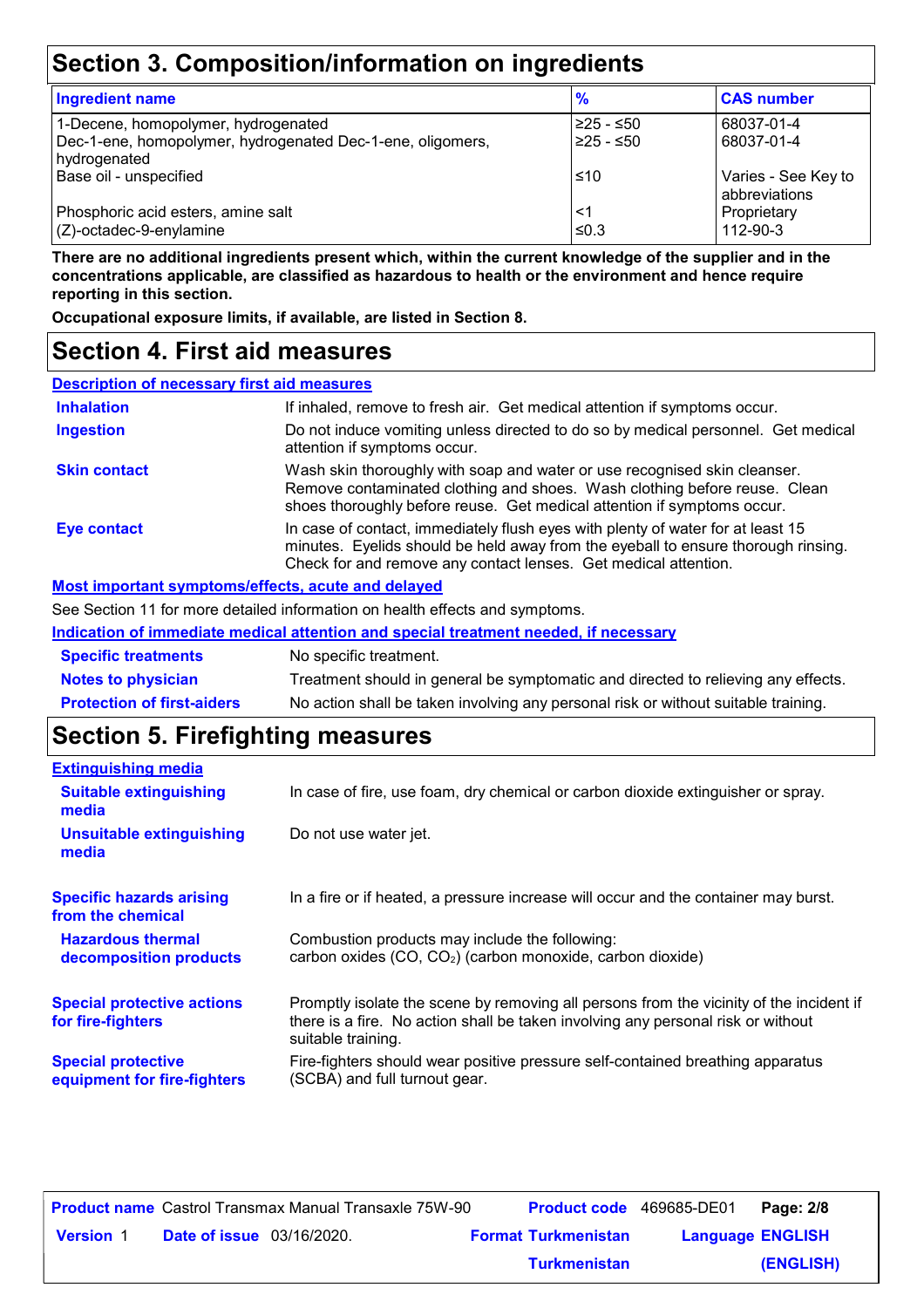# **Section 6. Accidental release measures**

|                                                             | <b>Personal precautions, protective equipment and emergency procedures</b>                                                                                                                                                                                                                                                                                                                         |
|-------------------------------------------------------------|----------------------------------------------------------------------------------------------------------------------------------------------------------------------------------------------------------------------------------------------------------------------------------------------------------------------------------------------------------------------------------------------------|
| For non-emergency<br>personnel                              | No action shall be taken involving any personal risk or without suitable training.<br>Evacuate surrounding areas. Keep unnecessary and unprotected personnel from<br>entering. Do not touch or walk through spilt material. Put on appropriate personal<br>protective equipment. Floors may be slippery; use care to avoid falling.                                                                |
| For emergency responders                                    | If specialised clothing is required to deal with the spillage, take note of any<br>information in Section 8 on suitable and unsuitable materials. See also the<br>information in "For non-emergency personnel".                                                                                                                                                                                    |
| <b>Environmental precautions</b>                            | Avoid dispersal of spilt material and runoff and contact with soil, waterways, drains<br>and sewers. Inform the relevant authorities if the product has caused environmental<br>pollution (sewers, waterways, soil or air).                                                                                                                                                                        |
| <b>Methods and material for containment and cleaning up</b> |                                                                                                                                                                                                                                                                                                                                                                                                    |
| <b>Small spill</b>                                          | Stop leak if without risk. Move containers from spill area. Absorb with an inert<br>material and place in an appropriate waste disposal container. Dispose of via a<br>licensed waste disposal contractor.                                                                                                                                                                                         |
| <b>Large spill</b>                                          | Stop leak if without risk. Move containers from spill area. Prevent entry into sewers,<br>water courses, basements or confined areas. Contain and collect spillage with non-<br>combustible, absorbent material e.g. sand, earth, vermiculite or diatomaceous earth<br>and place in container for disposal according to local regulations. Dispose of via a<br>licensed waste disposal contractor. |

# **Section 7. Handling and storage**

#### **Precautions for safe handling**

| <b>Protective measures</b><br><b>Advice on general</b><br>occupational hygiene   | Put on appropriate personal protective equipment (see Section 8).<br>Eating, drinking and smoking should be prohibited in areas where this material is<br>handled, stored and processed. Wash thoroughly after handling. Remove<br>contaminated clothing and protective equipment before entering eating areas. See<br>also Section 8 for additional information on hygiene measures.                                                                                                                                                                                                          |
|----------------------------------------------------------------------------------|------------------------------------------------------------------------------------------------------------------------------------------------------------------------------------------------------------------------------------------------------------------------------------------------------------------------------------------------------------------------------------------------------------------------------------------------------------------------------------------------------------------------------------------------------------------------------------------------|
| <b>Conditions for safe storage,</b><br>including any<br><b>incompatibilities</b> | Store in accordance with local regulations. Store in original container protected<br>from direct sunlight in a dry, cool and well-ventilated area, away from incompatible<br>materials (see Section 10) and food and drink. Keep container tightly closed and<br>sealed until ready for use. Store and use only in equipment/containers designed for<br>use with this product. Containers that have been opened must be carefully resealed<br>and kept upright to prevent leakage. Do not store in unlabelled containers. Use<br>appropriate containment to avoid environmental contamination. |
| <b>Not suitable</b>                                                              | Prolonged exposure to elevated temperature.                                                                                                                                                                                                                                                                                                                                                                                                                                                                                                                                                    |

### **Section 8. Exposure controls/personal protection**

#### **Control parameters**

| <b>Occupational exposure limits</b>                          |                                                                                                                                                                                                                                                                                                                                                                                                                                                                                                                                                                                                                         |                            |             |                         |
|--------------------------------------------------------------|-------------------------------------------------------------------------------------------------------------------------------------------------------------------------------------------------------------------------------------------------------------------------------------------------------------------------------------------------------------------------------------------------------------------------------------------------------------------------------------------------------------------------------------------------------------------------------------------------------------------------|----------------------------|-------------|-------------------------|
| None.                                                        |                                                                                                                                                                                                                                                                                                                                                                                                                                                                                                                                                                                                                         |                            |             |                         |
| <b>Appropriate engineering</b><br>controls                   | Provide exhaust ventilation or other engineering controls to keep the relevant<br>airborne concentrations below their respective occupational exposure limits.<br>All activities involving chemicals should be assessed for their risks to health, to<br>ensure exposures are adequately controlled. Personal protective equipment should<br>only be considered after other forms of control measures (e.g. engineering controls)<br>have been suitably evaluated. Personal protective equipment should conform to<br>appropriate standards, be suitable for use, be kept in good condition and properly<br>maintained. |                            |             |                         |
| <b>Product name</b> Castrol Transmax Manual Transaxle 75W-90 |                                                                                                                                                                                                                                                                                                                                                                                                                                                                                                                                                                                                                         | <b>Product code</b>        | 469685-DE01 | Page: 3/8               |
| <b>Version 1</b><br><b>Date of issue</b> 03/16/2020.         |                                                                                                                                                                                                                                                                                                                                                                                                                                                                                                                                                                                                                         | <b>Format Turkmenistan</b> |             | <b>Language ENGLISH</b> |
|                                                              |                                                                                                                                                                                                                                                                                                                                                                                                                                                                                                                                                                                                                         | <b>Turkmenistan</b>        |             | <b>(ENGLISH)</b>        |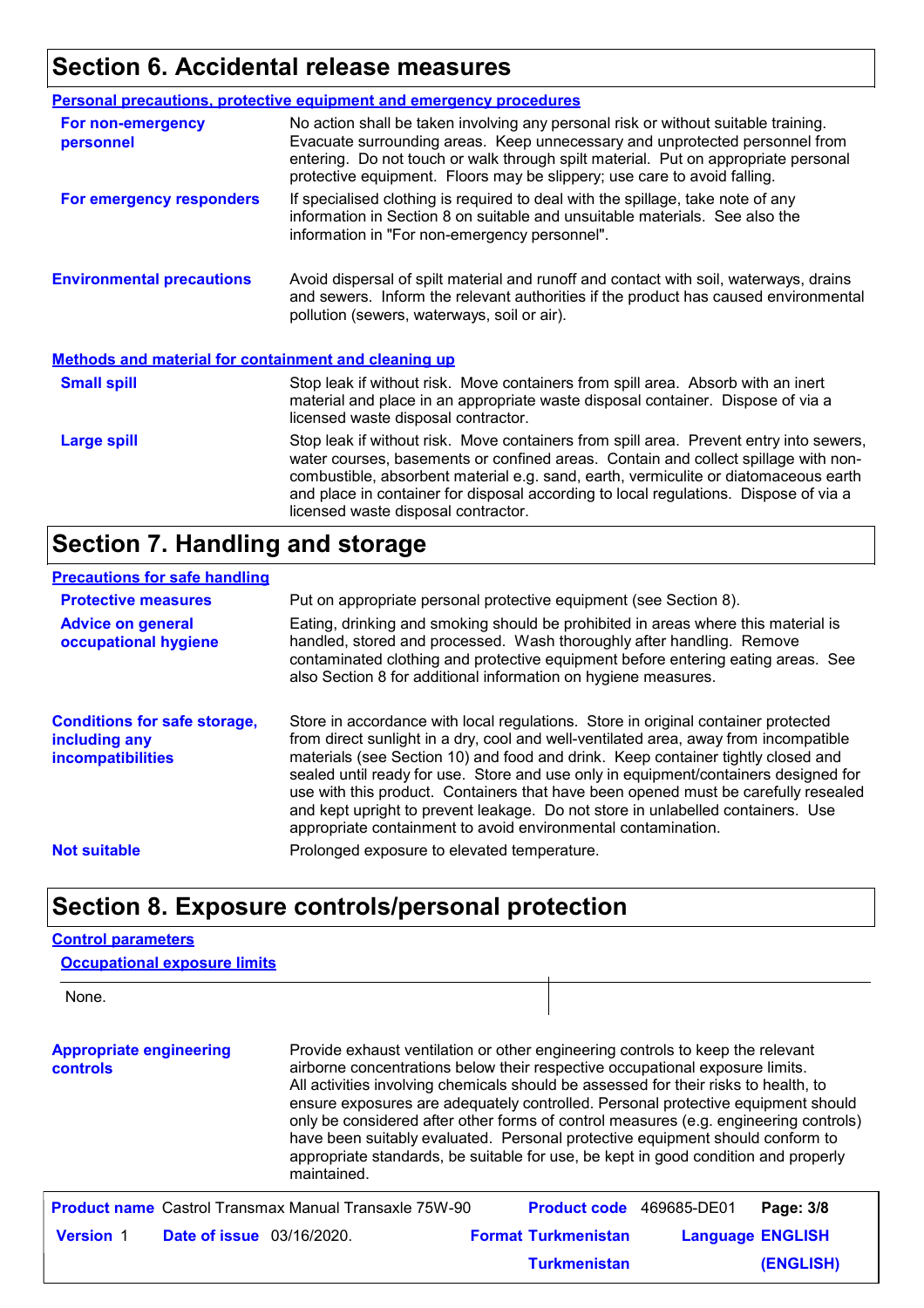# **Section 8. Exposure controls/personal protection**

|                                           | Your supplier of personal protective equipment should be consulted for advice on<br>selection and appropriate standards. For further information contact your national<br>organisation for standards.<br>The final choice of protective equipment will depend upon a risk assessment. It is<br>important to ensure that all items of personal protective equipment are compatible.                                                                                                                                                                                                                                                                                                                                                                                                              |
|-------------------------------------------|-------------------------------------------------------------------------------------------------------------------------------------------------------------------------------------------------------------------------------------------------------------------------------------------------------------------------------------------------------------------------------------------------------------------------------------------------------------------------------------------------------------------------------------------------------------------------------------------------------------------------------------------------------------------------------------------------------------------------------------------------------------------------------------------------|
| <b>Environmental exposure</b><br>controls | Emissions from ventilation or work process equipment should be checked to ensure<br>they comply with the requirements of environmental protection legislation. In some<br>cases, fume scrubbers, filters or engineering modifications to the process<br>equipment will be necessary to reduce emissions to acceptable levels.                                                                                                                                                                                                                                                                                                                                                                                                                                                                   |
| <b>Individual protection measures</b>     |                                                                                                                                                                                                                                                                                                                                                                                                                                                                                                                                                                                                                                                                                                                                                                                                 |
| <b>Hygiene measures</b>                   | Wash hands, forearms and face thoroughly after handling chemical products, before<br>eating, smoking and using the lavatory and at the end of the working period.<br>Appropriate techniques should be used to remove potentially contaminated clothing.<br>Wash contaminated clothing before reusing. Ensure that eyewash stations and<br>safety showers are close to the workstation location.                                                                                                                                                                                                                                                                                                                                                                                                 |
| <b>Eye/face protection</b>                | Safety glasses with side shields.                                                                                                                                                                                                                                                                                                                                                                                                                                                                                                                                                                                                                                                                                                                                                               |
| <b>Skin protection</b>                    |                                                                                                                                                                                                                                                                                                                                                                                                                                                                                                                                                                                                                                                                                                                                                                                                 |
| <b>Hand protection</b>                    | Wear protective gloves if prolonged or repeated contact is likely. Wear chemical<br>resistant gloves. Recommended: Nitrile gloves. The correct choice of protective<br>gloves depends upon the chemicals being handled, the conditions of work and use,<br>and the condition of the gloves (even the best chemically resistant glove will break<br>down after repeated chemical exposures). Most gloves provide only a short time of<br>protection before they must be discarded and replaced. Because specific work<br>environments and material handling practices vary, safety procedures should be<br>developed for each intended application. Gloves should therefore be chosen in<br>consultation with the supplier/manufacturer and with a full assessment of the<br>working conditions. |
| <b>Body protection</b>                    | Use of protective clothing is good industrial practice.<br>Personal protective equipment for the body should be selected based on the task<br>being performed and the risks involved and should be approved by a specialist<br>before handling this product.<br>Cotton or polyester/cotton overalls will only provide protection against light<br>superficial contamination that will not soak through to the skin. Overalls should be<br>laundered on a regular basis. When the risk of skin exposure is high (e.g. when<br>cleaning up spillages or if there is a risk of splashing) then chemical resistant aprons<br>and/or impervious chemical suits and boots will be required.                                                                                                           |
| <b>Respiratory protection</b>             | In case of insufficient ventilation, wear suitable respiratory equipment.<br>The correct choice of respiratory protection depends upon the chemicals being<br>handled, the conditions of work and use, and the condition of the respiratory<br>equipment. Safety procedures should be developed for each intended application.<br>Respiratory protection equipment should therefore be chosen in consultation with<br>the supplier/manufacturer and with a full assessment of the working conditions.                                                                                                                                                                                                                                                                                           |

# **Section 9. Physical and chemical properties**

| <b>Appearance</b>       |                                        |
|-------------------------|----------------------------------------|
| <b>Physical state</b>   | Liquid.                                |
| <b>Colour</b>           | Amber.                                 |
| <b>Odour</b>            | Not available.                         |
| <b>Odour threshold</b>  | Not available.                         |
| рH                      | Not available.                         |
| <b>Melting point</b>    | Not available.                         |
| <b>Boiling point</b>    | Not available.                         |
| <b>Flash point</b>      | Open cup: >180°C (>356°F) [Cleveland.] |
| <b>Evaporation rate</b> | Not available.                         |
|                         |                                        |

**Date of issue** 03/16/2020. **Version** 1 **Format Turkmenistan Language Product name** Castrol Transmax Manual Transaxle 75W-90 **Product code** 469685-DE01 **Page: 4/8** | **Language ENGLISH (ENGLISH)** Product code 469685-DE01 Page: 4/8 **Turkmenistan**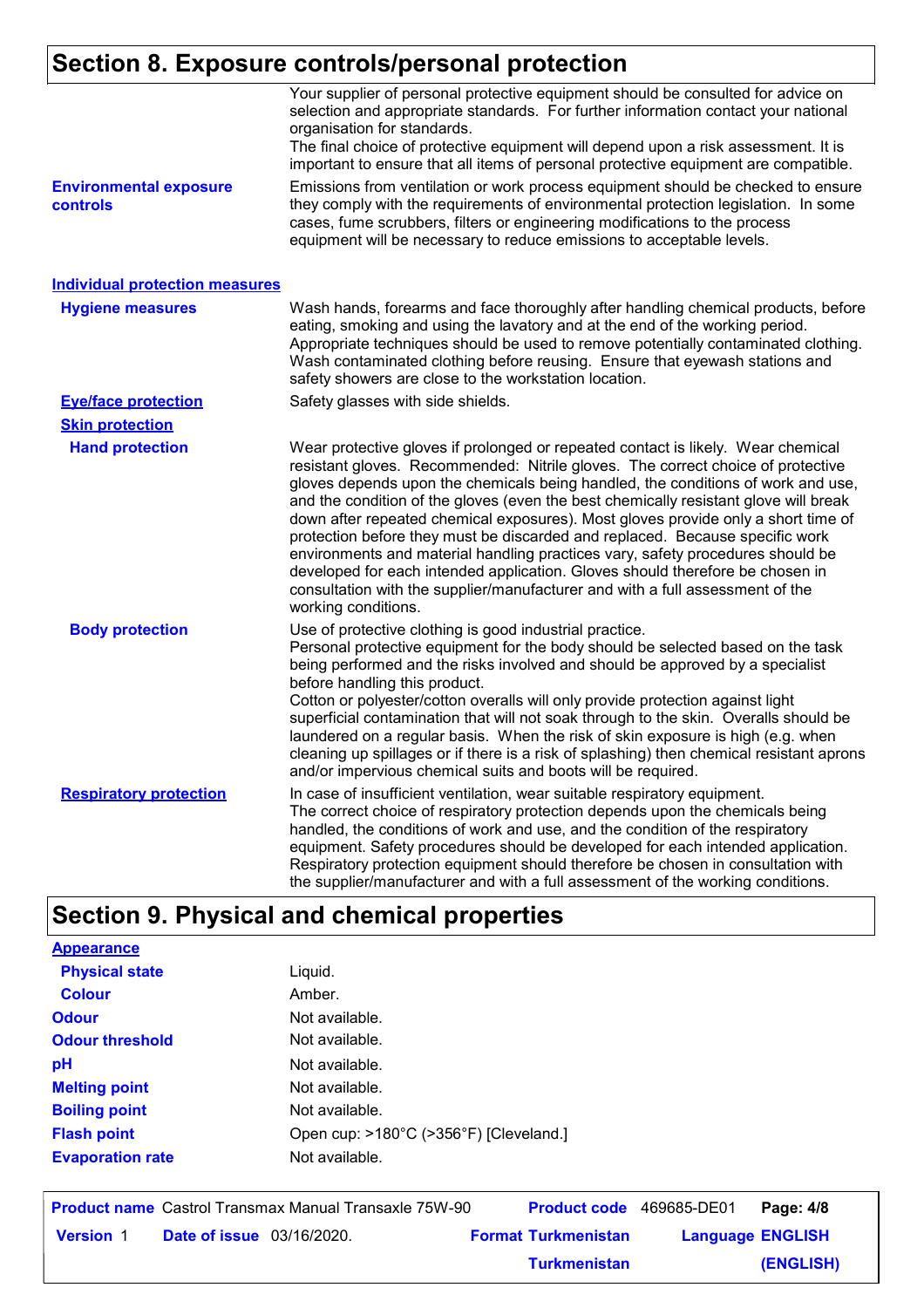# **Section 9. Physical and chemical properties**

| <b>Flammability (solid, gas)</b>                  | Not applicable. Based on - Physical state                                                                                                |
|---------------------------------------------------|------------------------------------------------------------------------------------------------------------------------------------------|
| Lower and upper explosive<br>(flammable) limits   | Not available.                                                                                                                           |
| <b>Vapour pressure</b>                            | Not available.                                                                                                                           |
| <b>Vapour density</b>                             | Not available.                                                                                                                           |
| <b>Relative density</b>                           | Not available.                                                                                                                           |
| <b>Density</b>                                    | <1000 kg/m <sup>3</sup> (<1 g/cm <sup>3</sup> ) at 15 <sup>°</sup> C                                                                     |
| <b>Solubility</b>                                 | insoluble in water.                                                                                                                      |
| <b>Partition coefficient: n-</b><br>octanol/water | Not available.                                                                                                                           |
| <b>Auto-ignition temperature</b>                  | Not available.                                                                                                                           |
| <b>Decomposition temperature</b>                  | Not available.                                                                                                                           |
| <b>Viscosity</b>                                  | Kinematic: 77.58 mm <sup>2</sup> /s (77.58 cSt) at $40^{\circ}$ C<br>Kinematic: 14.63 mm <sup>2</sup> /s (14.63 cSt) at 100 $^{\circ}$ C |

# **Section 10. Stability and reactivity**

| <b>Reactivity</b>                            | No specific test data available for this product. Refer to Conditions to avoid and<br>Incompatible materials for additional information.                                   |
|----------------------------------------------|----------------------------------------------------------------------------------------------------------------------------------------------------------------------------|
| <b>Chemical stability</b>                    | The product is stable.                                                                                                                                                     |
| <b>Possibility of hazardous</b><br>reactions | Under normal conditions of storage and use, hazardous reactions will not occur.<br>Under normal conditions of storage and use, hazardous polymerisation will not<br>occur. |
| <b>Conditions to avoid</b>                   | Avoid all possible sources of ignition (spark or flame).                                                                                                                   |
| <b>Incompatible materials</b>                | Reactive or incompatible with the following materials: oxidising materials.                                                                                                |
| <b>Hazardous decomposition</b><br>products   | Under normal conditions of storage and use, hazardous decomposition products<br>should not be produced.                                                                    |

# **Section 11. Toxicological information**

#### **Information on toxicological effects**

**Specific target organ toxicity (single exposure)**

| <b>Name</b>                                        | <b>Category</b> | <b>Route of</b><br>exposure | <b>Target organs</b>            |
|----------------------------------------------------|-----------------|-----------------------------|---------------------------------|
| $(Z)$ -octadec-9-enylamine                         | Category 3      | Not applicable.             | Respiratory tract<br>irritation |
| Specific target organ toxicity (repeated exposure) |                 |                             |                                 |
| <b>Name</b>                                        | <b>Category</b> | <b>Route of</b><br>exposure | <b>Target organs</b>            |
| $(Z)$ -octadec-9-enylamine                         | Category 2      | Not determined              | Not determined                  |

**Aspiration hazard**

|                  |                                  | <b>Product name</b> Castrol Transmax Manual Transaxle 75W-90 |                            | <b>Product code</b> 469685-DE01 | Page: 5/8 |
|------------------|----------------------------------|--------------------------------------------------------------|----------------------------|---------------------------------|-----------|
| <b>Version 1</b> | <b>Date of issue</b> 03/16/2020. |                                                              | <b>Format Turkmenistan</b> | <b>Language ENGLISH</b>         |           |
|                  |                                  |                                                              | <b>Turkmenistan</b>        |                                 | (ENGLISH) |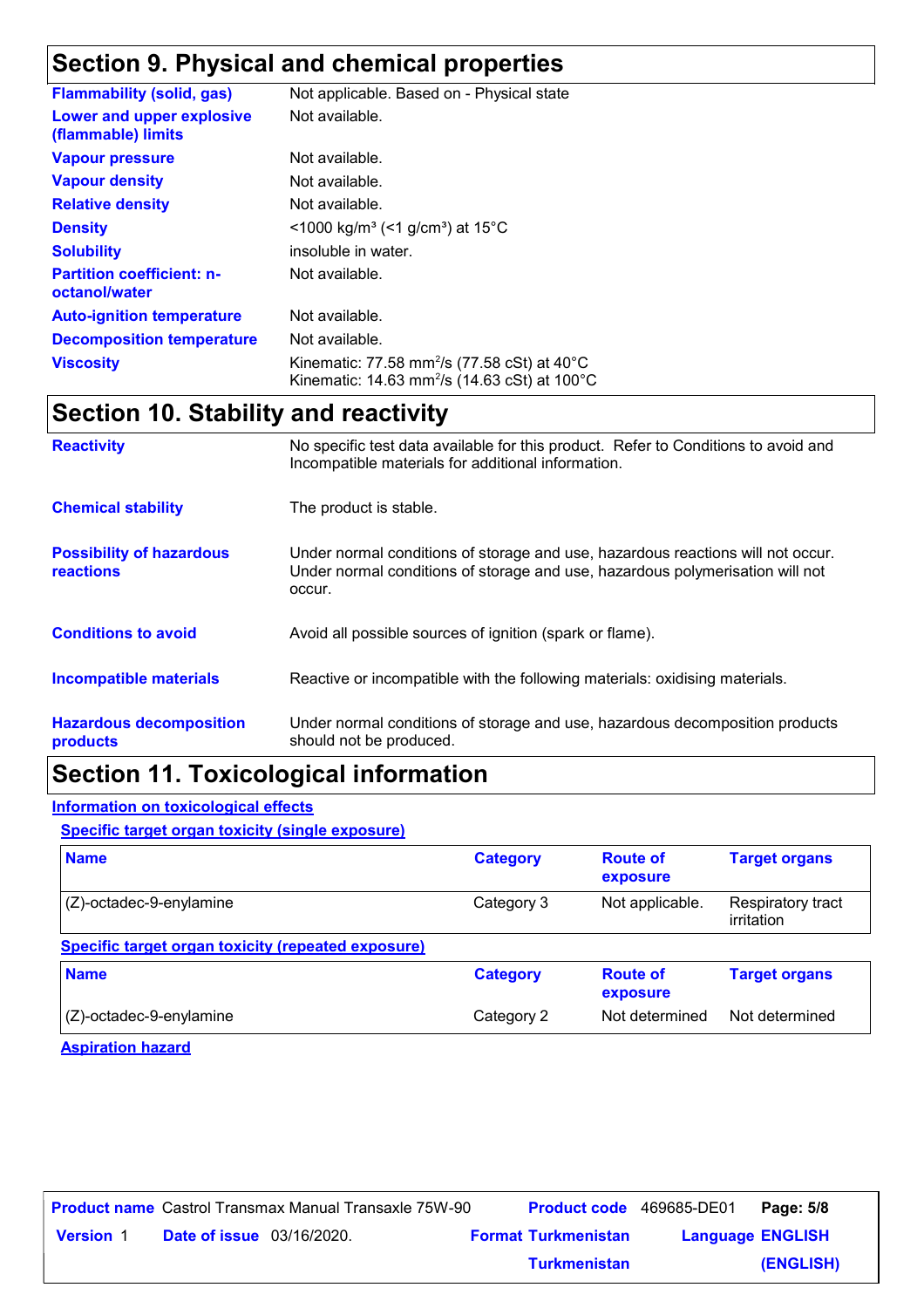# **Section 11. Toxicological information**

| <b>Name</b>                                                |                                                                                            | <b>Result</b>                                                                          |
|------------------------------------------------------------|--------------------------------------------------------------------------------------------|----------------------------------------------------------------------------------------|
| 1-Decene, homopolymer, hydrogenated                        |                                                                                            | <b>ASPIRATION HAZARD - Category 1</b>                                                  |
| Dec-1-ene, homopolymer, hydrogenated Dec-1-ene, oligomers, |                                                                                            | <b>ASPIRATION HAZARD - Category 1</b>                                                  |
| hydrogenated                                               |                                                                                            |                                                                                        |
| Base oil - unspecified                                     |                                                                                            | <b>ASPIRATION HAZARD - Category 1</b>                                                  |
| (Z)-octadec-9-enylamine                                    |                                                                                            | <b>ASPIRATION HAZARD - Category 1</b>                                                  |
| <b>Information on likely routes</b>                        |                                                                                            |                                                                                        |
| of exposure                                                | Routes of entry anticipated: Dermal, Inhalation.                                           |                                                                                        |
| <b>Potential acute health effects</b>                      |                                                                                            |                                                                                        |
| <b>Eye contact</b>                                         | No known significant effects or critical hazards.                                          |                                                                                        |
| <b>Inhalation</b>                                          | vapour pressure.                                                                           | Vapour inhalation under ambient conditions is not normally a problem due to low        |
| <b>Skin contact</b>                                        | Defatting to the skin. May cause skin dryness and irritation.                              |                                                                                        |
| <b>Ingestion</b>                                           | No known significant effects or critical hazards.                                          |                                                                                        |
|                                                            | <b>Symptoms related to the physical, chemical and toxicological characteristics</b>        |                                                                                        |
| <b>Eye contact</b>                                         | No specific data.                                                                          |                                                                                        |
| <b>Inhalation</b>                                          | thermal decomposition products occurs.                                                     | May be harmful by inhalation if exposure to vapour, mists or fumes resulting from      |
| <b>Skin contact</b>                                        | Adverse symptoms may include the following:                                                |                                                                                        |
|                                                            | irritation                                                                                 |                                                                                        |
|                                                            | dryness                                                                                    |                                                                                        |
|                                                            | cracking                                                                                   |                                                                                        |
| <b>Ingestion</b>                                           | No specific data.                                                                          |                                                                                        |
|                                                            | Delayed and immediate effects as well as chronic effects from short and long-term exposure |                                                                                        |
| <b>Eye contact</b>                                         |                                                                                            | Potential risk of transient stinging or redness if accidental eye contact occurs.      |
| <b>Inhalation</b>                                          | of the respiratory tract.                                                                  | Overexposure to the inhalation of airborne droplets or aerosols may cause irritation   |
| <b>Skin contact</b>                                        | or dermatitis.                                                                             | Prolonged or repeated contact can defat the skin and lead to irritation, cracking and/ |
| <b>Ingestion</b>                                           | Ingestion of large quantities may cause nausea and diarrhoea.                              |                                                                                        |
| <b>Potential chronic health effects</b>                    |                                                                                            |                                                                                        |
| <b>General</b>                                             | No known significant effects or critical hazards.                                          |                                                                                        |
| <b>Carcinogenicity</b>                                     | No known significant effects or critical hazards.                                          |                                                                                        |
| <b>Mutagenicity</b>                                        | No known significant effects or critical hazards.                                          |                                                                                        |
| <b>Teratogenicity</b>                                      | No known significant effects or critical hazards.                                          |                                                                                        |
| <b>Developmental effects</b>                               | No known significant effects or critical hazards.                                          |                                                                                        |
| <b>Fertility effects</b>                                   | No known significant effects or critical hazards.                                          |                                                                                        |
|                                                            |                                                                                            |                                                                                        |

# **Section 12. Ecological information**

**Environmental effects** No known significant effects or critical hazards.

#### **Persistence and degradability**

Partially biodegradable.

#### **Bioaccumulative potential**

|                  |                                  | <b>Product name</b> Castrol Transmax Manual Transaxle 75W-90 | <b>Product code</b> 469685-DE01 |                         | Page: 6/8 |
|------------------|----------------------------------|--------------------------------------------------------------|---------------------------------|-------------------------|-----------|
| <b>Version 1</b> | <b>Date of issue</b> 03/16/2020. |                                                              | <b>Format Turkmenistan</b>      | <b>Language ENGLISH</b> |           |
|                  |                                  |                                                              | <b>Turkmenistan</b>             |                         | (ENGLISH) |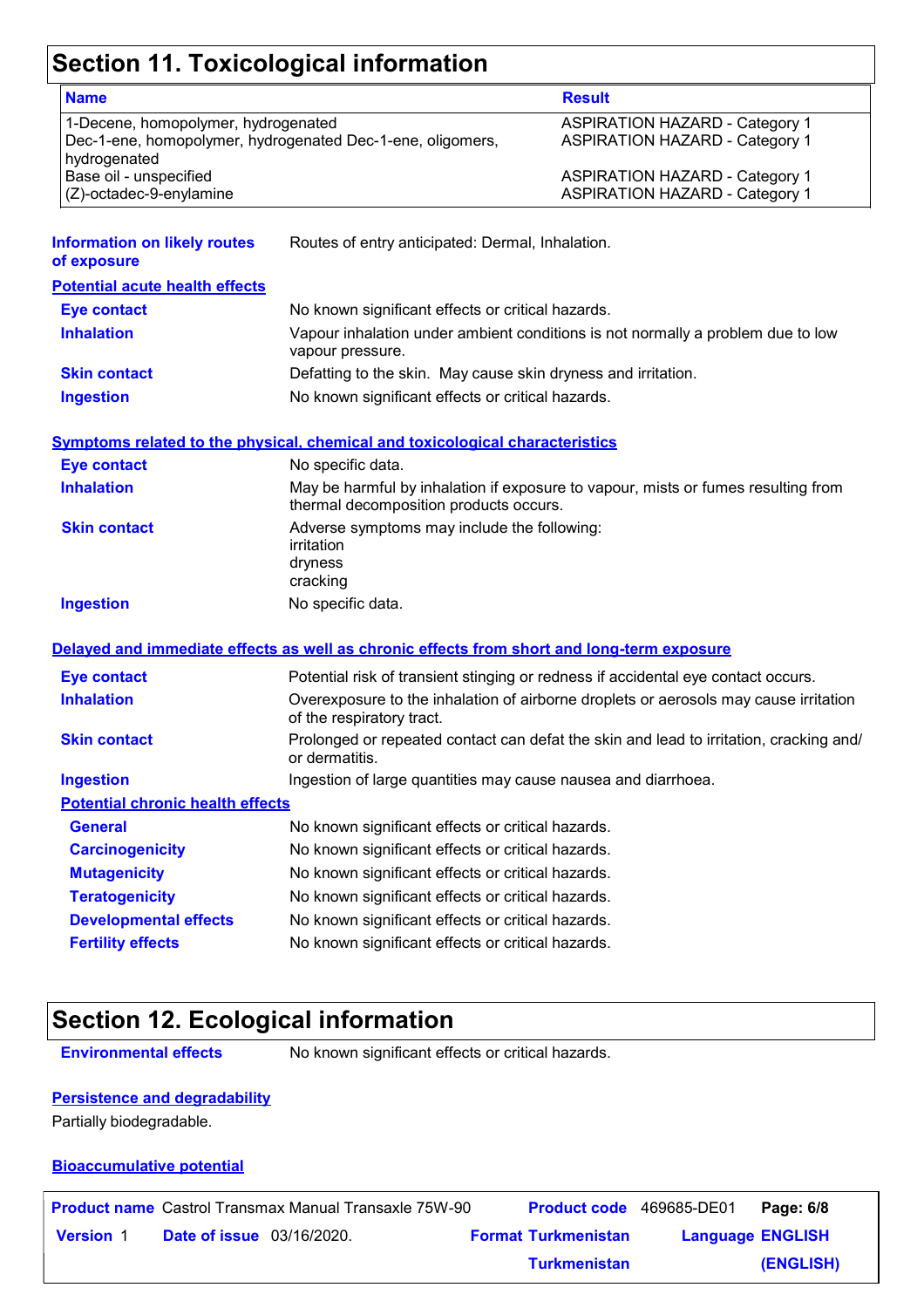# **Section 12. Ecological information**

This product is not expected to bioaccumulate through food chains in the environment.

| <b>Mobility in soil</b>             |                                                                                                                           |
|-------------------------------------|---------------------------------------------------------------------------------------------------------------------------|
| <b>Mobility</b>                     | Spillages may penetrate the soil causing ground water contamination.                                                      |
| <b>Other ecological information</b> | Spills may form a film on water surfaces causing physical damage to organisms.<br>Oxygen transfer could also be impaired. |

# **Section 13. Disposal considerations**

| <b>Disposal methods</b> | The generation of waste should be avoided or minimised wherever possible.<br>Significant quantities of waste product residues should not be disposed of via the<br>foul sewer but processed in a suitable effluent treatment plant. Dispose of surplus<br>and non-recyclable products via a licensed waste disposal contractor. Disposal of<br>this product, solutions and any by-products should at all times comply with the<br>requirements of environmental protection and waste disposal legislation and any<br>regional local authority requirements. Waste packaging should be recycled.<br>Incineration or landfill should only be considered when recycling is not feasible. This<br>material and its container must be disposed of in a safe way. Empty containers or<br>liners may retain some product residues. Avoid dispersal of spilt material and runoff |
|-------------------------|--------------------------------------------------------------------------------------------------------------------------------------------------------------------------------------------------------------------------------------------------------------------------------------------------------------------------------------------------------------------------------------------------------------------------------------------------------------------------------------------------------------------------------------------------------------------------------------------------------------------------------------------------------------------------------------------------------------------------------------------------------------------------------------------------------------------------------------------------------------------------|
|                         | and contact with soil, waterways, drains and sewers.                                                                                                                                                                                                                                                                                                                                                                                                                                                                                                                                                                                                                                                                                                                                                                                                                     |

### **Section 14. Transport information**

|                                      | <b>IMDG</b>              | <b>IATA</b>              |
|--------------------------------------|--------------------------|--------------------------|
| <b>UN number</b>                     | Not regulated.           | Not regulated.           |
| <b>UN proper</b><br>shipping name    | $\overline{\phantom{a}}$ | $\overline{\phantom{a}}$ |
| <b>Transport hazard</b><br>class(es) | $\overline{\phantom{a}}$ | $\overline{\phantom{a}}$ |
| <b>Packing group</b>                 | $\blacksquare$           | $\overline{\phantom{a}}$ |
| <b>Environmental</b><br>hazards      | No.                      | No.                      |
| <b>Additional</b><br>information     | $\overline{\phantom{a}}$ | $\overline{\phantom{a}}$ |

**Special precautions for user** Not available.

# **Section 15. Regulatory information**

| <b>Regulation according to other foreign laws</b>            |                                                                                                                                |  |
|--------------------------------------------------------------|--------------------------------------------------------------------------------------------------------------------------------|--|
| <b>REACH Status</b>                                          | The company, as identified in Section 1, sells this product in the EU in compliance<br>with the current requirements of REACH. |  |
| <b>United States inventory</b><br>(TSCA 8b)                  | All components are active or exempted.                                                                                         |  |
| <b>Australia inventory (AICS)</b>                            | All components are listed or exempted.                                                                                         |  |
| <b>Canada inventory</b>                                      | All components are listed or exempted.                                                                                         |  |
| <b>China inventory (IECSC)</b>                               | All components are listed or exempted.                                                                                         |  |
| <b>Product name</b> Castrol Transmax Manual Transaxle 75W-90 | <b>Product code</b><br>469685-DE01<br>Page: 7/8                                                                                |  |
| <b>Date of issue</b> 03/16/2020.<br><b>Version 1</b>         | <b>Language ENGLISH</b><br><b>Format Turkmenistan</b>                                                                          |  |

**Turkmenistan**

**(ENGLISH)**